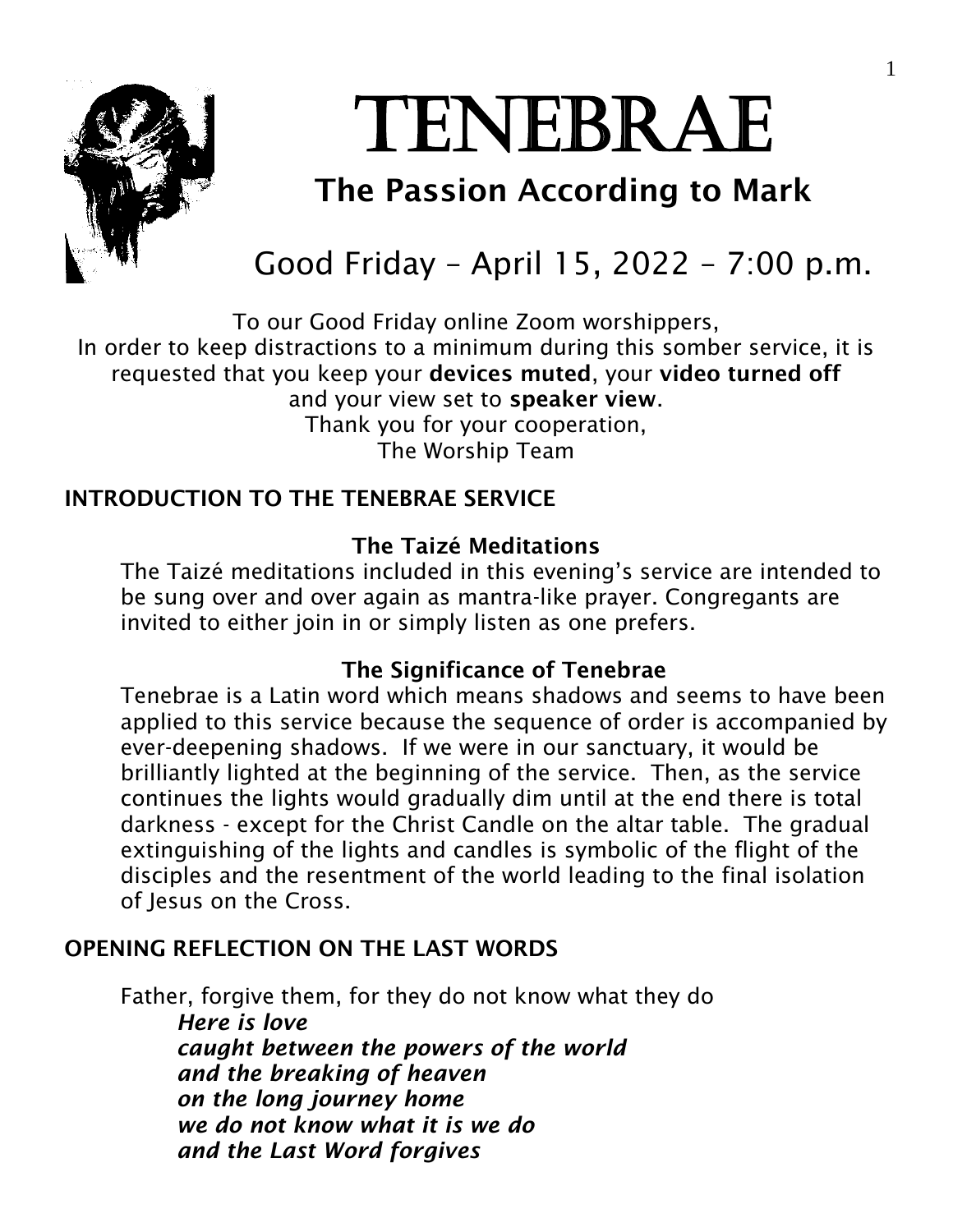Truly I say to you, today you will be with me in paradise *Here is love found between two thieves crucified among the lost and the Last Word turns and promises paradise*

Woman, behold your son. Son, behold your mother *Here is love lonely on the cross and with nothing left the Last Word even now brings together mother and son*

My God, My God, why have you forsaken me? *Here is love some gargoyle of grace abandoned by heaven and the Last Word breaks with loneliness*

# I thirst

*Here is love and in the last moments of life seeks solace and the Last Word in the final moment yet appeals to humanity*

It is finished

*Here is love and here what it is like when every hope comes to an end and the Last Word is finished*

Father, into our hands I commit my spirit *Here is love clinging to one last hope*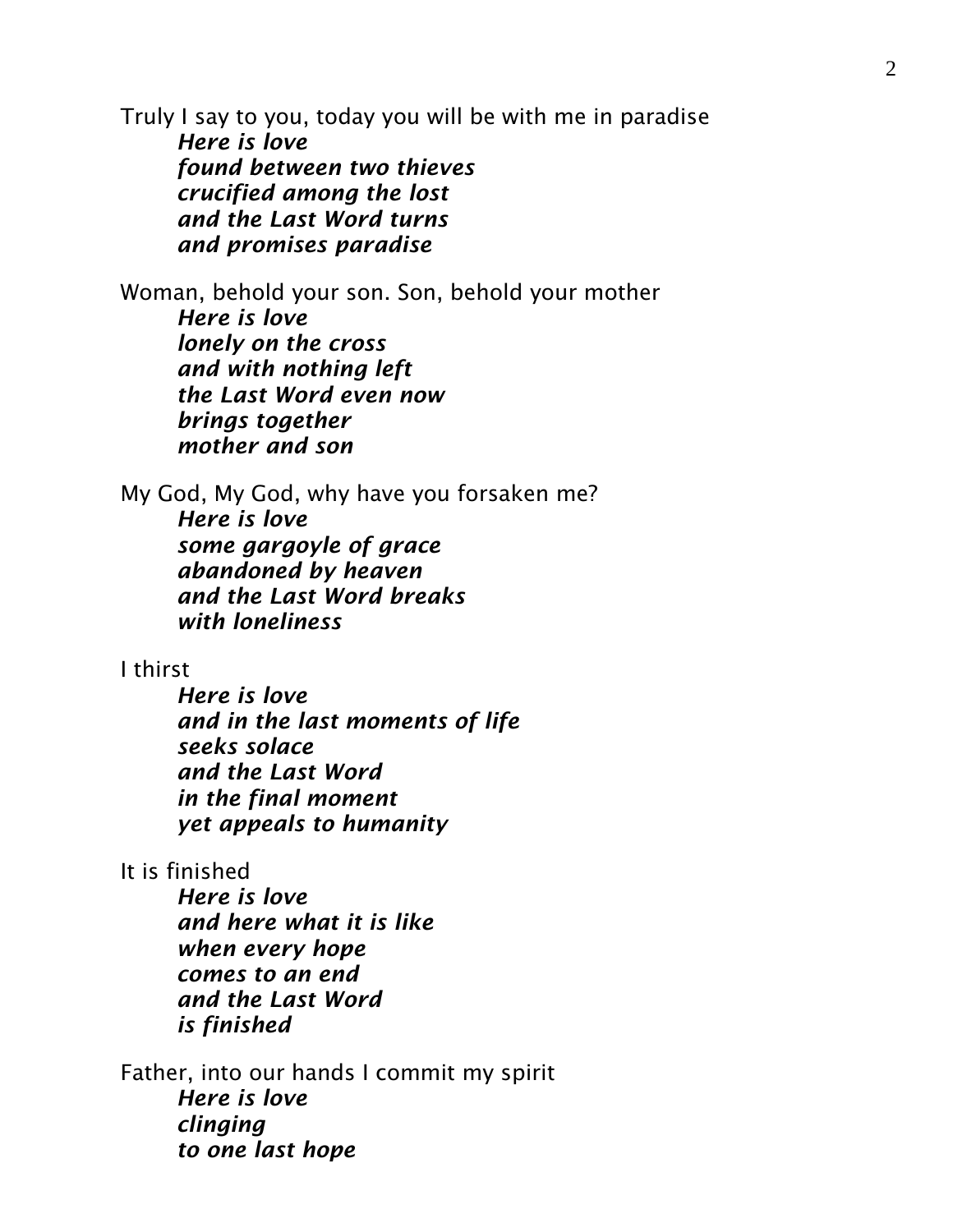*that not everything is lost when the last word dies*

~ written by Roddy Hamilton

## MARK 14:1-9 – JESUS IS ANOINTED AT BETHANY

TAIZÉ MEDITATION – "Where There is Charity"

*Live in charity and steadfast love, Live in charity; God will dwell with you.*

THE ALABASTER JAR

# MARK 14:10-21 – JUDAS AGREES TO BETRAY JESUS

TAIZÉ MEDITATION - "Lord Jesus Christ"

*Lord Jesus Christ, your light shines within us. Let not my doubts nor my darkness speak to me. Lord Jesus Christ, your light shines within us. Let my heart never turn from your love.*

THE MONEY BAG

MARK 14:22-25 – THE LORD'S SUPPER

TAIZÉ MEDITATION – "Eat This Bread"

*Eat this bread, drink this cup, come to him and never be hungry. Eat this bread, drink this cup, trust in him and you will not thirst.*

THE BASKET AND THE CUP

MARK 14:26-31- IESUS GOES TO THE MOUNT OF OLIVES

TAIZÉ MEDITATION - "Christ Jesus"

*Christ Jesus, Lord and Savior! Christ Jesus, Lord and Savior!*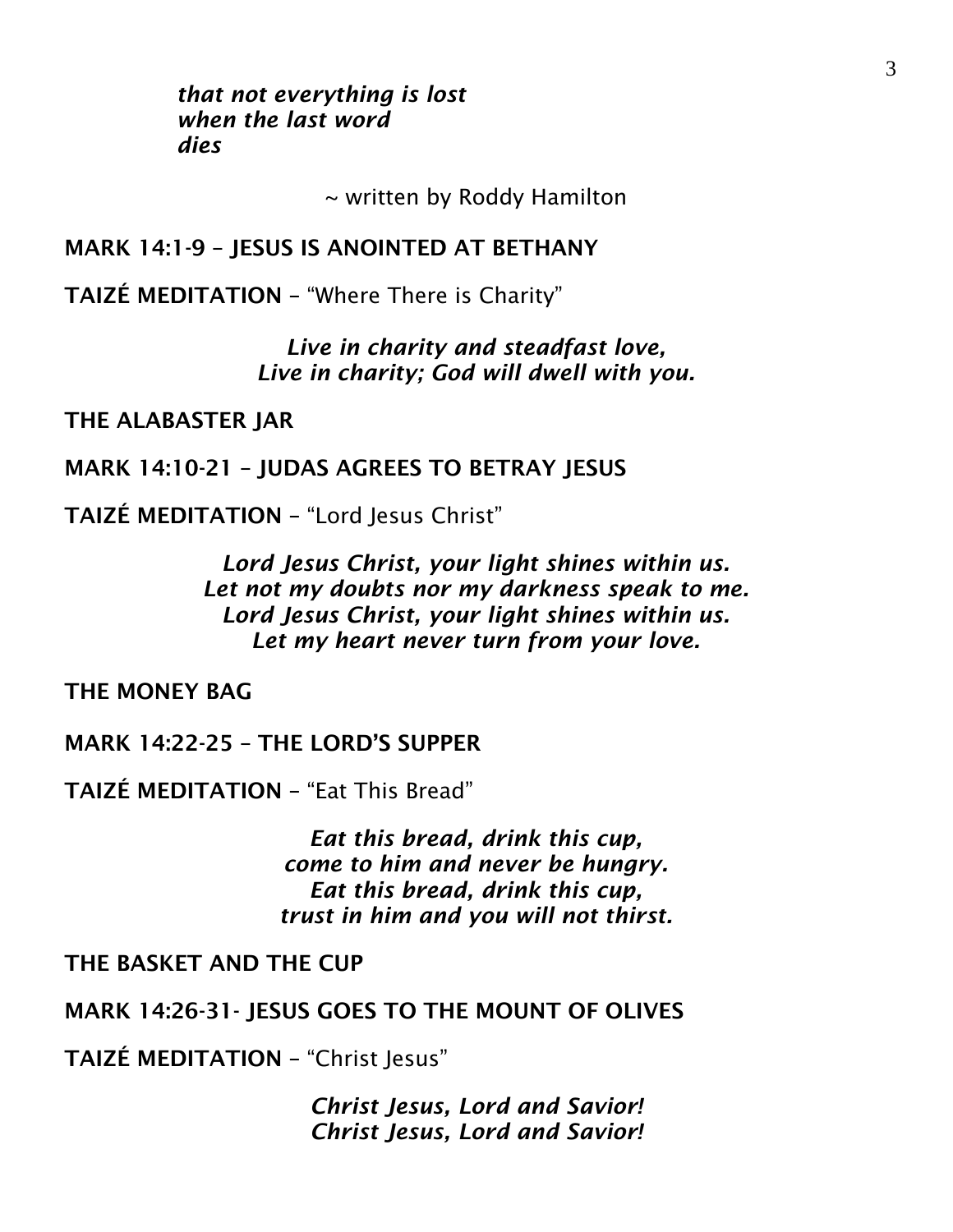# THE SHEPHERD'S CROOK

## MARK 14:32-50 – JESUS PRAYS IN GETHSEMANE

TAIZÉ MEDITATION – "Stay with Me"

*Stay with me, remain here with me, Watch and pray, watch and pray.*

THE SWORD

MARK 14:53-65 – JESUS BEFORE THE COUNCIL

TAIZÉ MEDITATION – "Our Eyes are Turned"

*Our eyes are turned from the Lord Jesus Christ Our eyes are turned from the Lord God, our Savior*

THE BLINDFOLD

MARK 14:66-72 – PETER DENIES JESUS

TAIZÉ MEDITATION – "When the Night Becomes Dark

*When the night becomes dark, your light, O Lord is denied; your light, O Lord, is denied.*

THE ROOSTER

MARK 15:1-20 – PILATE HANDS JESUS OVER TO BE CRUCIFIED

TAIZÉ MEDITATION – "Crucify Him"

*Crucify him! Crucify him! Crucify! Let his blood be on us and our children.*

THE CROWN OF THORNS

MARK 15:21-32 – THE CRUCIFIXION OF JESUS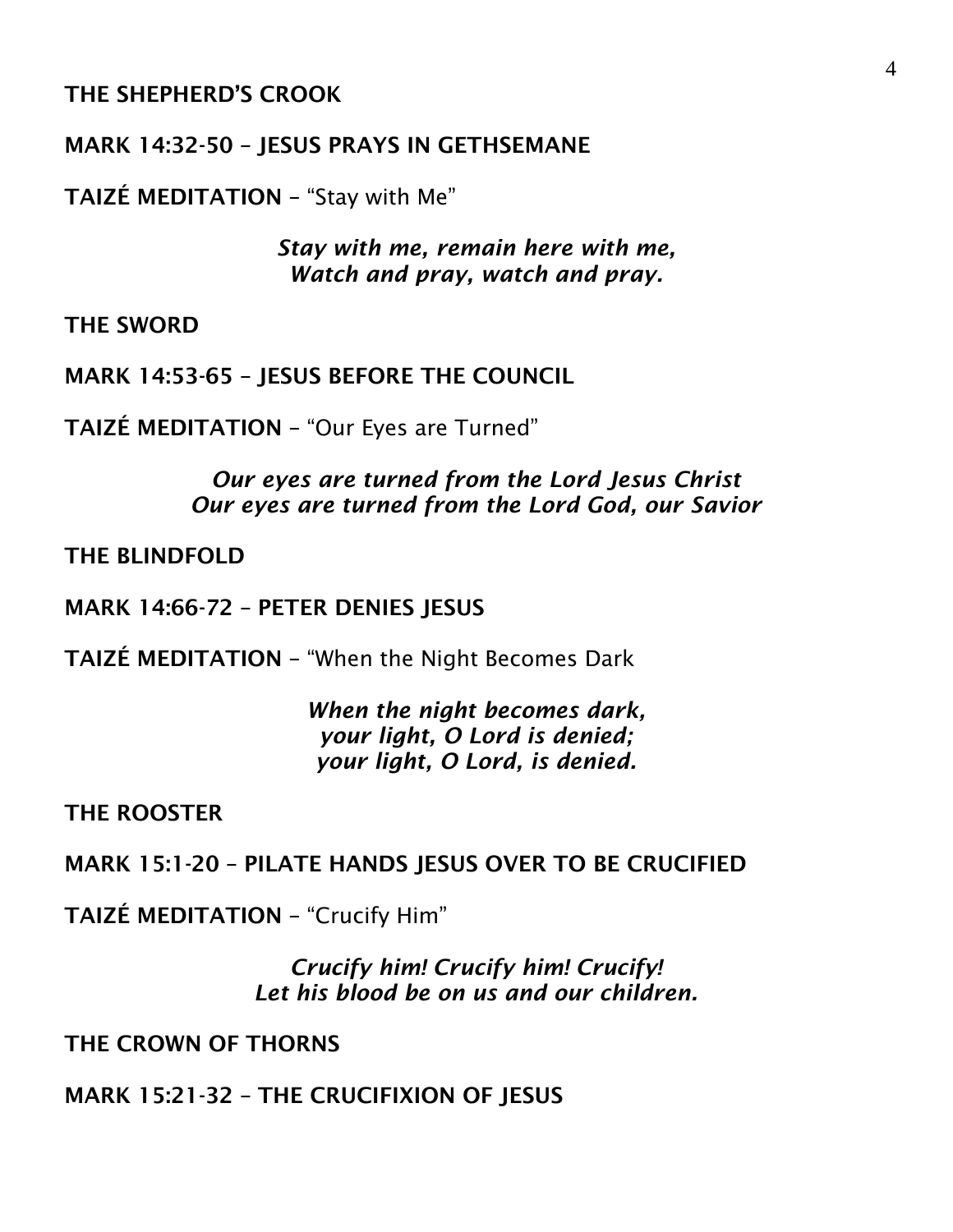TAIZÉ MEDITATION – "Jesus, Remember Me"

*Jesus remember me When you come into your kingdom Jesus remember me When you come into your kingdom*

THE SPIKES

MARK 15:33-39 – THE DEATH OF JESUS

TAIZÉ MEDITATION – "Into Your Hands, O Father"

*Into your hands, O Father, I now commend my spirit. Into your hands, O Father, I now commend my spirit.*

#### THE HELMET

#### THE TOLLING OF THE 33 BELLS

Each toll of the bells represents a year in the life of Christ.

SOLO – "Were You There?"

Vocalists: Tina Bottini Maggie George Marvin Helf Marissa Lombardo

Director of Music Ministries: Benjamin April

Minister of Word and Sacrament: Rev. Bruce K. Cornwell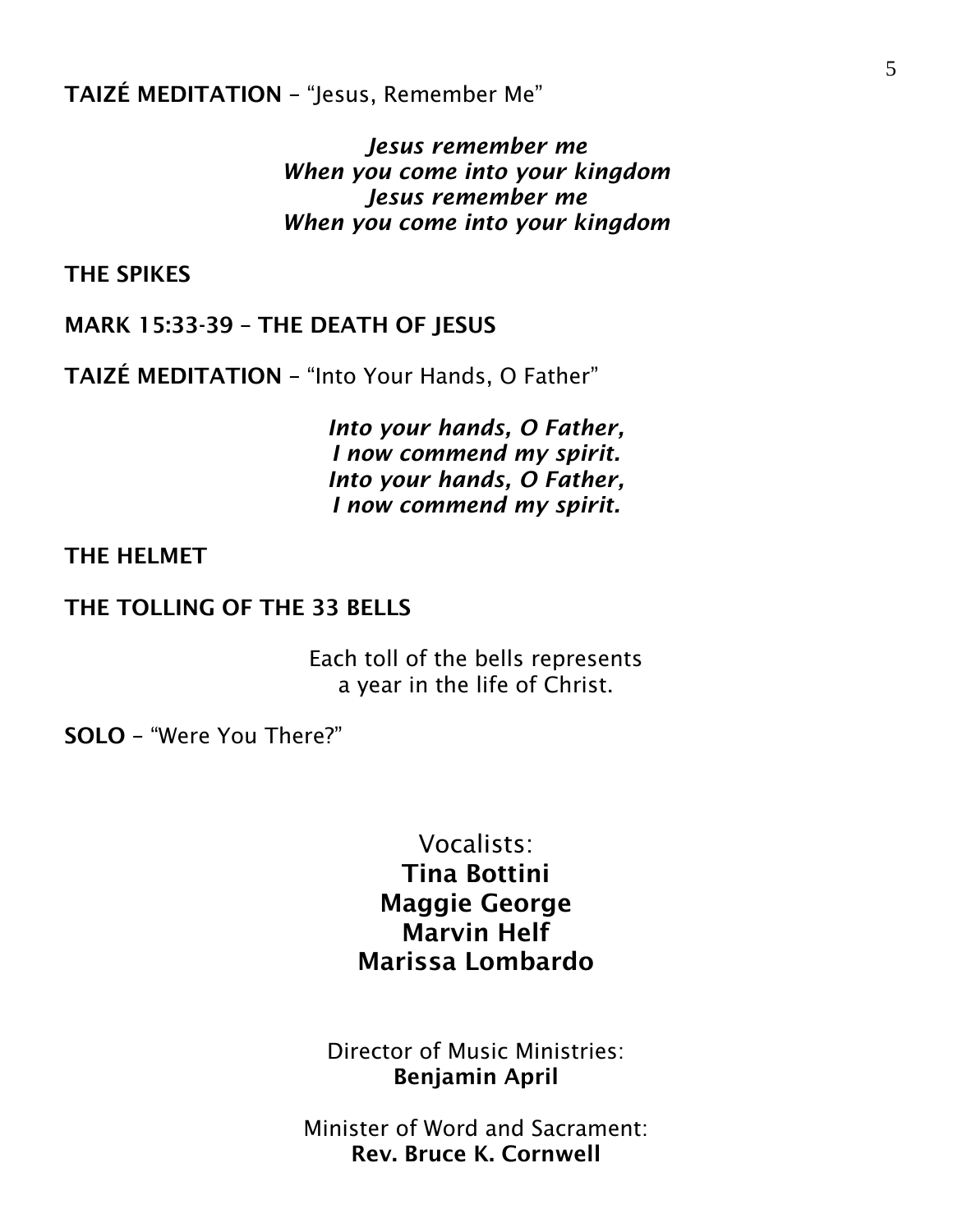Acolytes: Addison York Alexander Huiest

Elder/Liturgist: Karl Coté

> Deacon: Vicki Lane

Sound and Lighting Technician: Michael York

> Video Technician: Lori Coté

Prop Coordinator Sandra Cornwell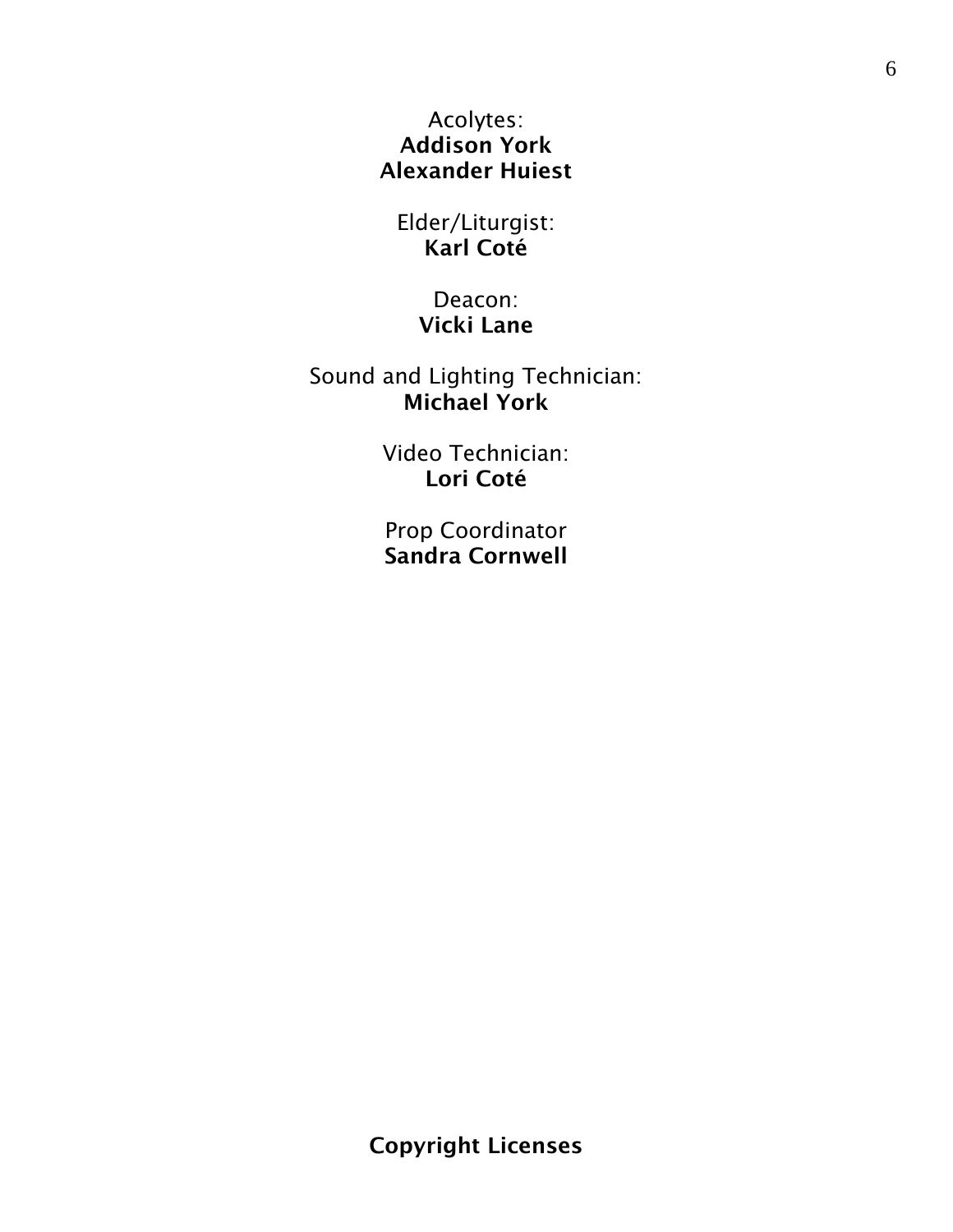#### Where There is Charity

Contributors: Joseph Gelineau, Taizé Tune: © 1998, Les Presses de Taizé, GIA Publications, Inc., agent Text: © 1998, Les Presses de Taizé, GIA Publications, Inc., agent Used by Permission: One License A 719501

#### Lord Jesus Christ

Jacques Berthier, Taizé Words and Music - ©1998 Taizé, Les Presses de (North America) Used by Permission: One License A 719501

#### Eat This Bread

- Jacques Berthier, Taizé Words and Music - ©1984 Taizé, Les Presses de (North America) Used by Permission: One License A 719501

#### Christ Jesus

Jacques Berthier, Taizé Words and Music - ©1991 Taizé, Les Presses de (North America) Used by Permission: One License A 719501

#### Stay with Me

Jacques Berthier, Taizé Words and Music - ©1984 Taizé, Les Presses de (North America) Used by Permission: One License A 719501

#### Our Eyes Are Turned

Jacques Berthier, Taizé Words and Music - ©1981 Taizé, Les Presses de (North America) Used by Permission: One License A 719501

When the Night Becomes Dark - Jacques Berthier, Taizé Words and Music - ©1984 Taizé, Les Presses de (North

America) Used by Permission: One License A 719501

Crucify Him! Cristi Cary Miller, Kathlyn Reynolds, Cristi Cary Miller Words and Music - ©2003 Hal Leonard Corporation Used by Permission: One License A 719501

#### Jesus, Remember Me

Jacques Berthier, Taizé Words and Music - ©1981 Taizé, Les Presses de (North America) Used by Permission: One License A 719501

Into your Hands, O Father Taizé Music - ©1998 Taizé, Les Presses de (North America Used by Permission: One License A 719501

#### Were You There

WERE YOU THERE Words and Music - © OCP Used by Permission: One License A 719501

#### The Irish Blessing

Words: Traditional Music: Benjamin April © 2021 Benjamin April Used by Permission. Benjamin April